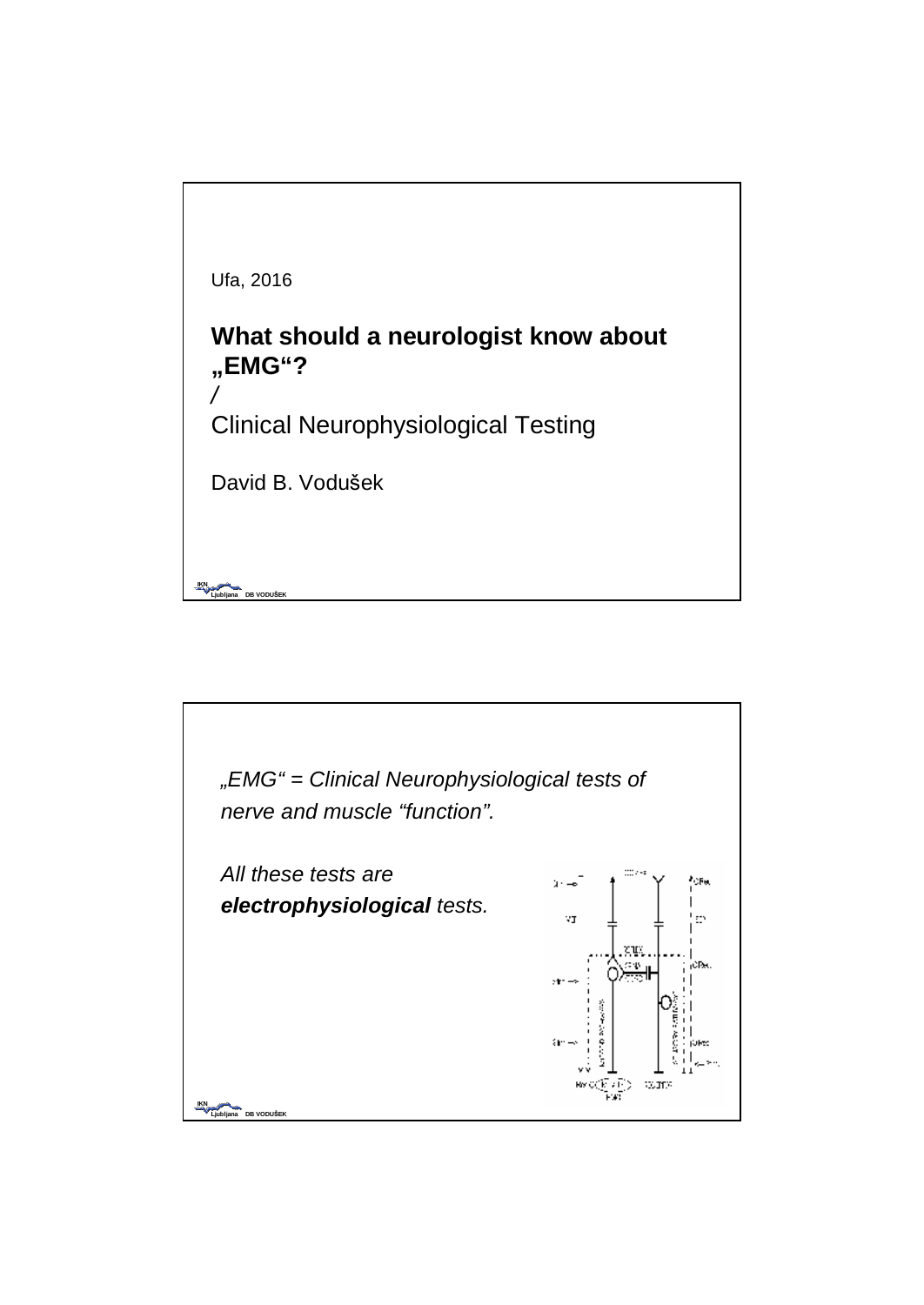

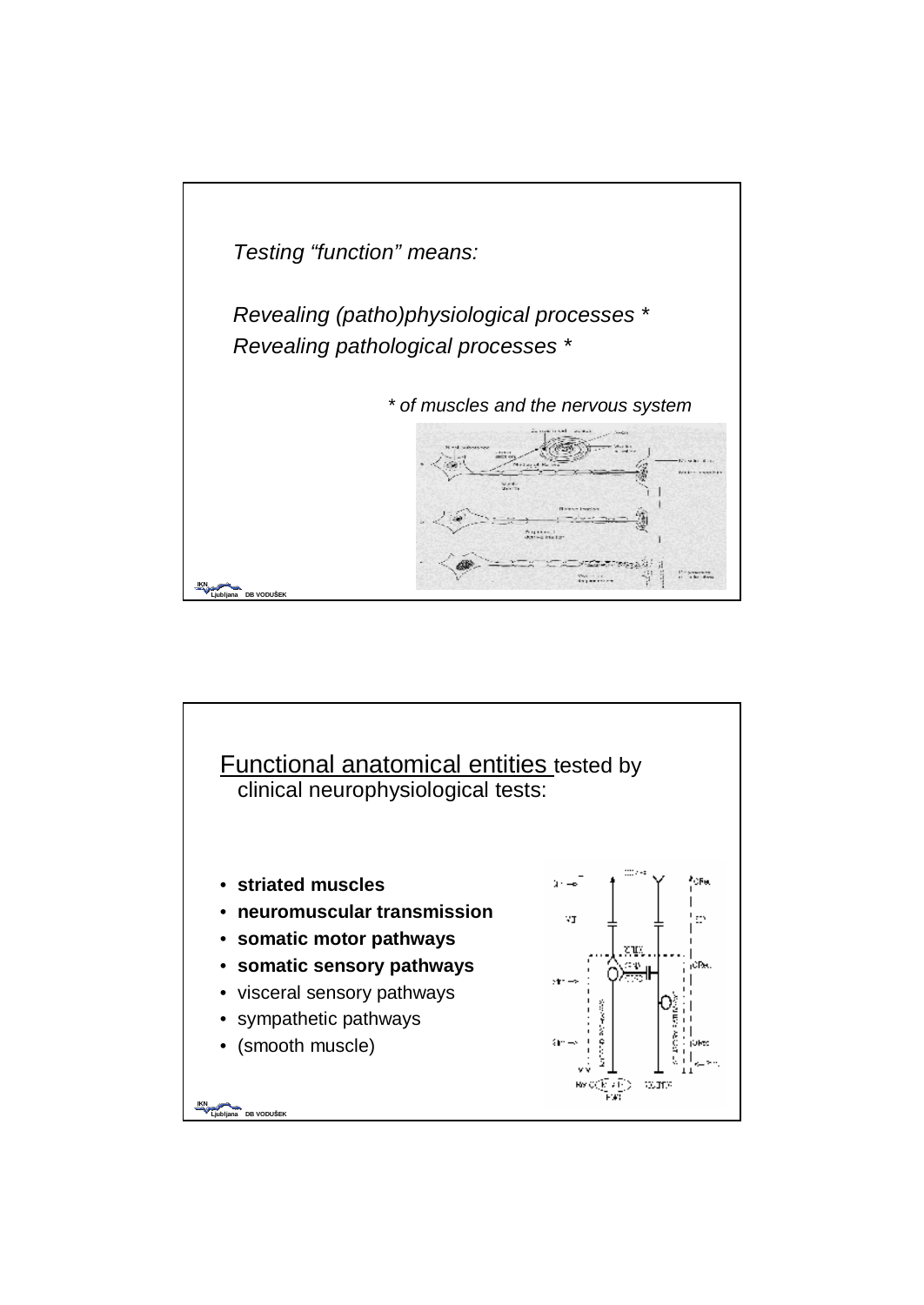

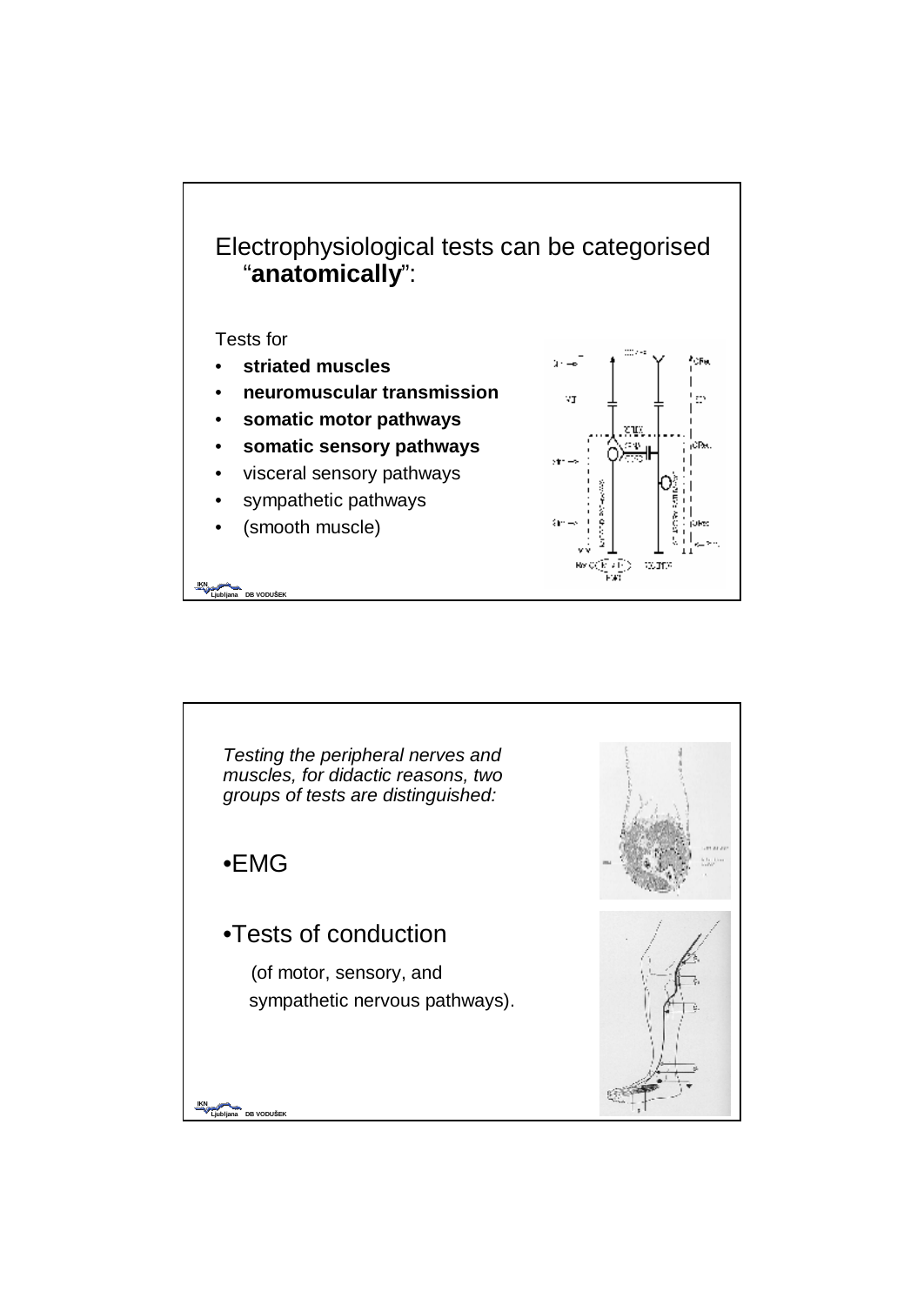

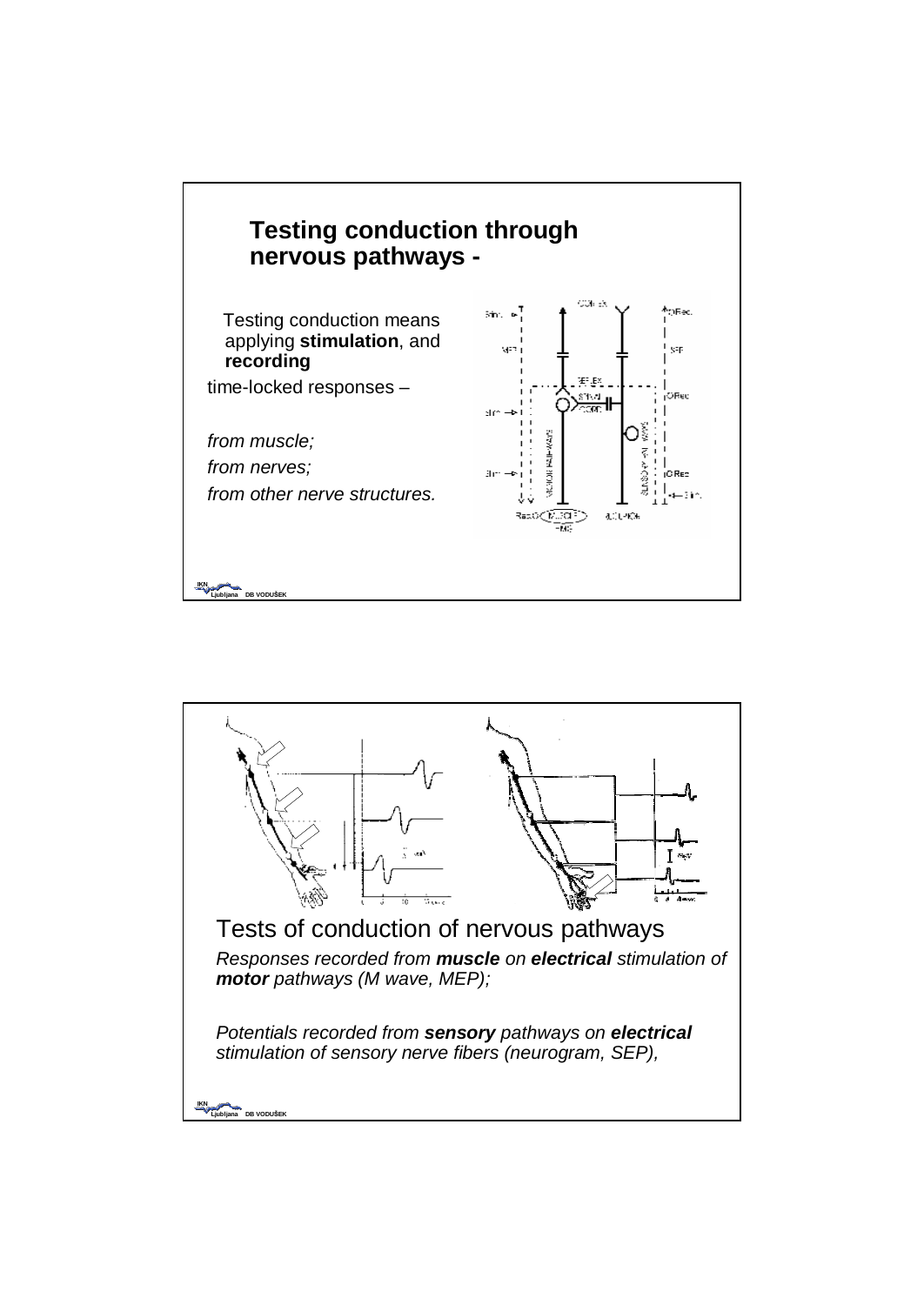

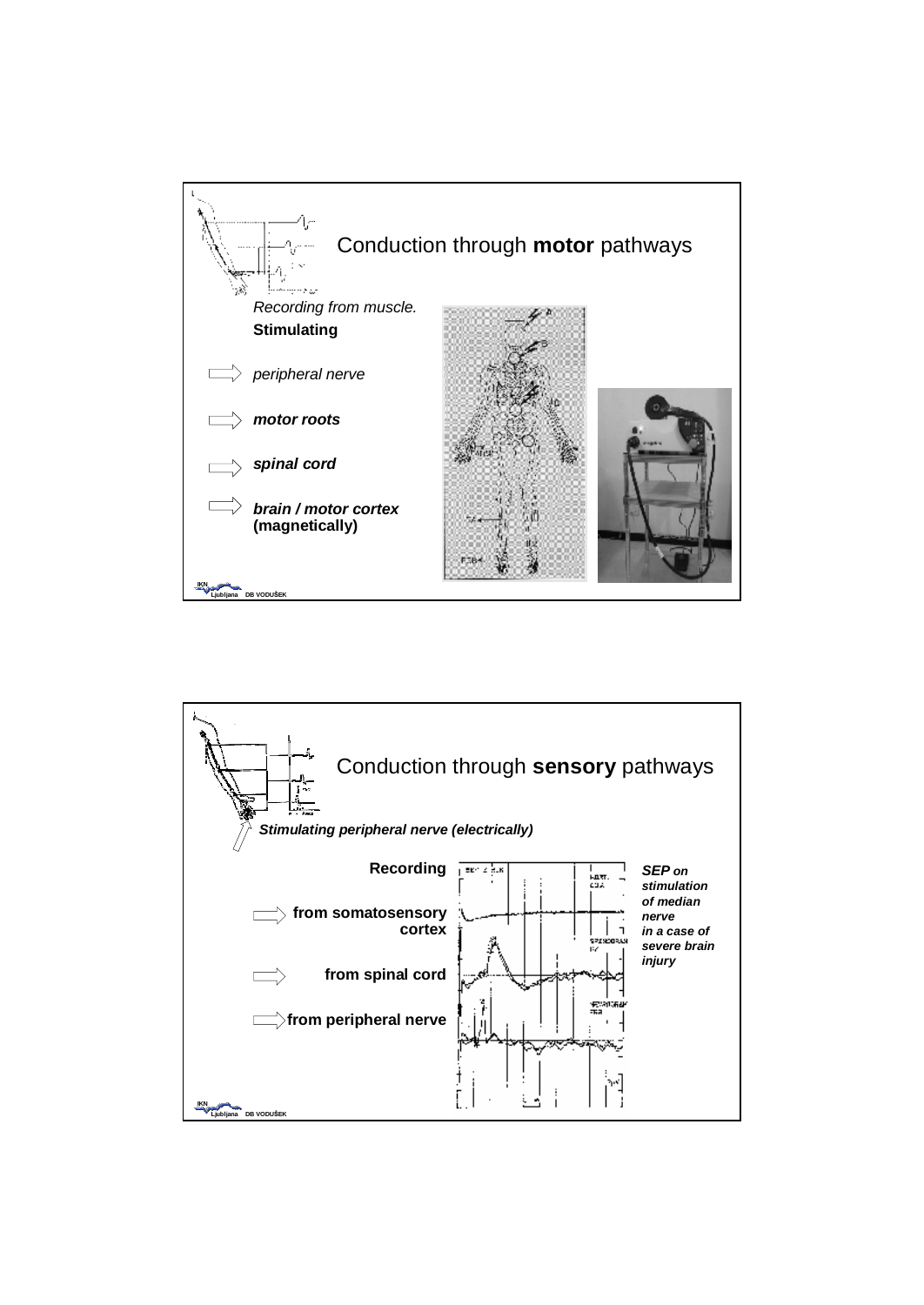

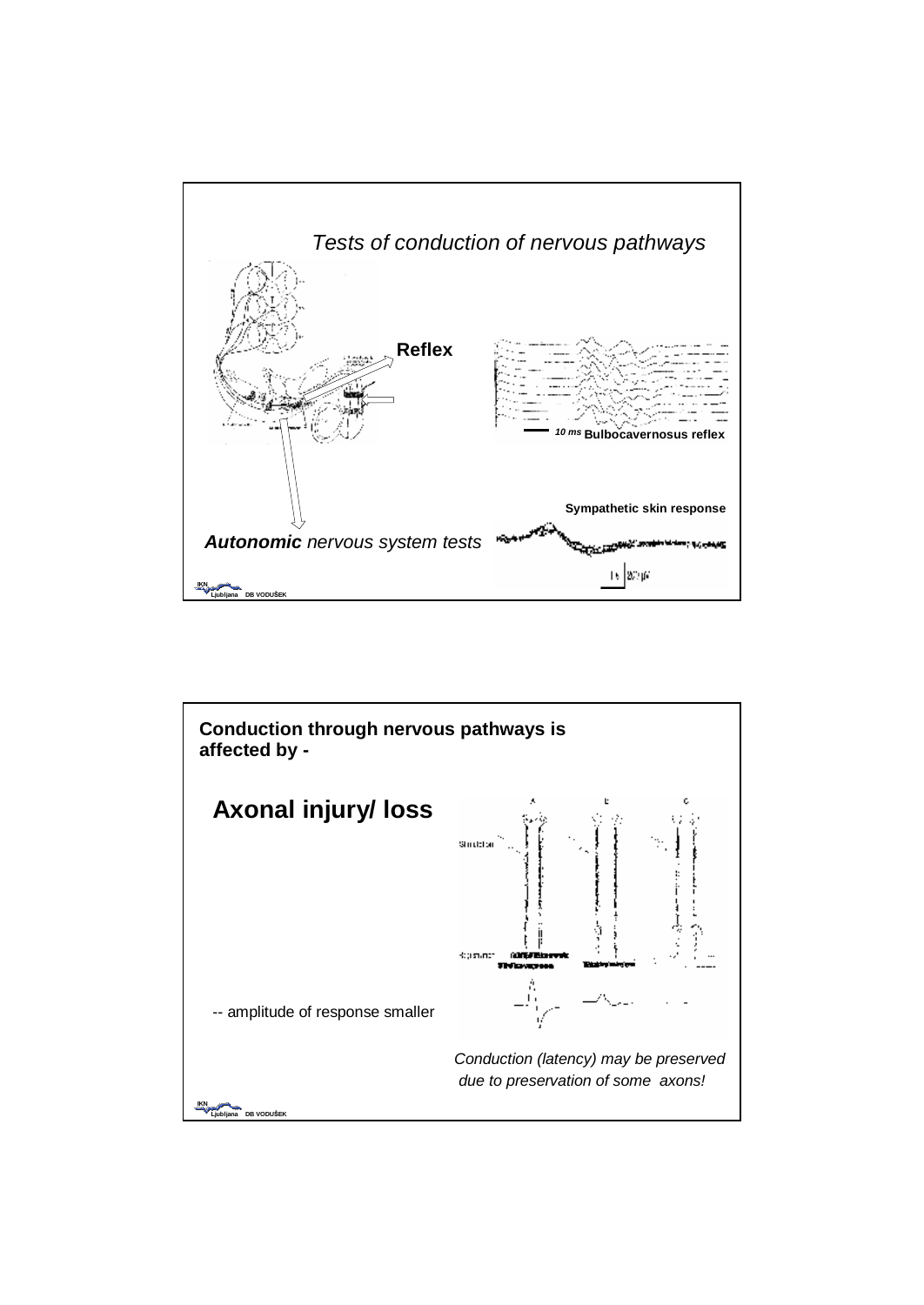

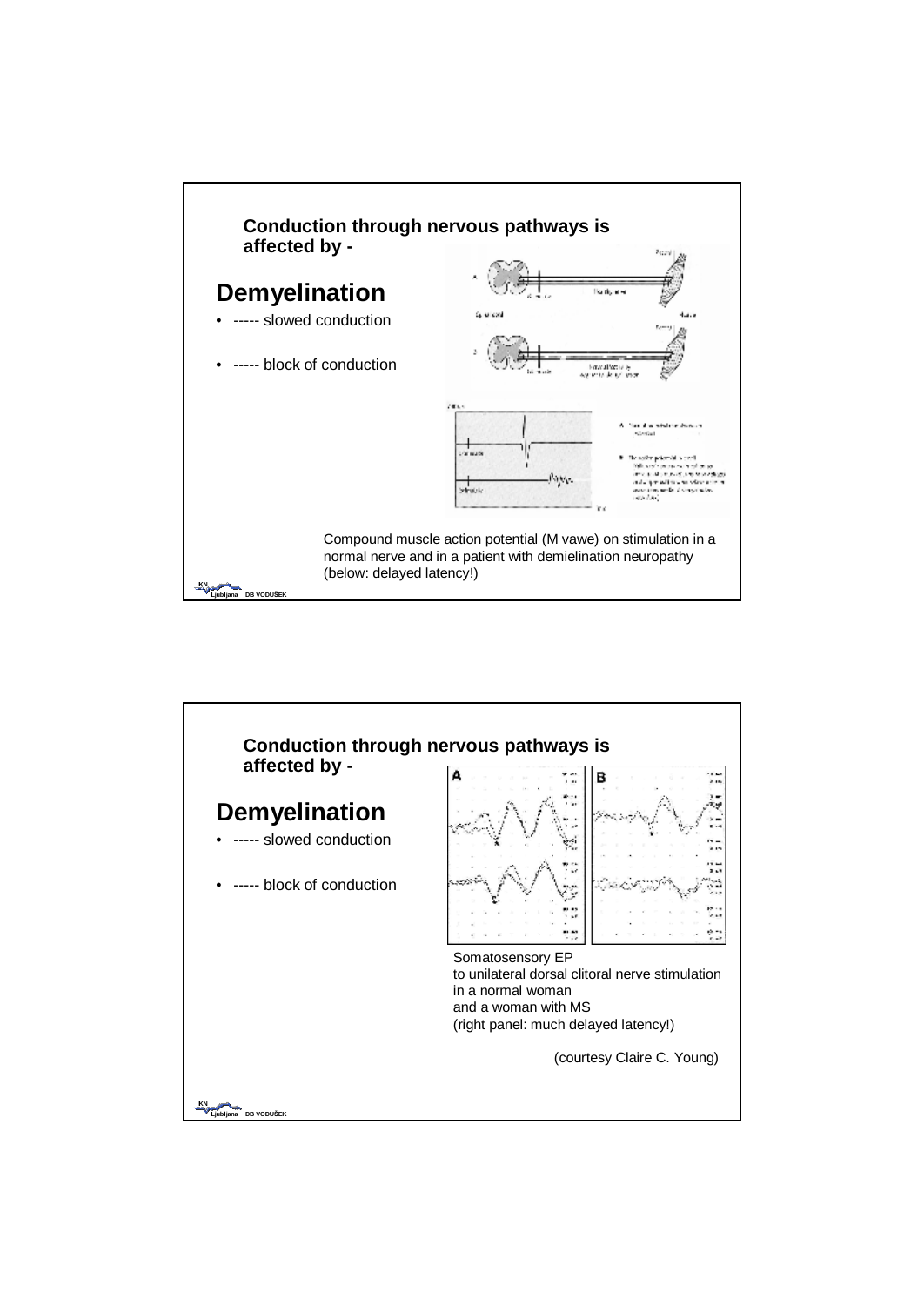

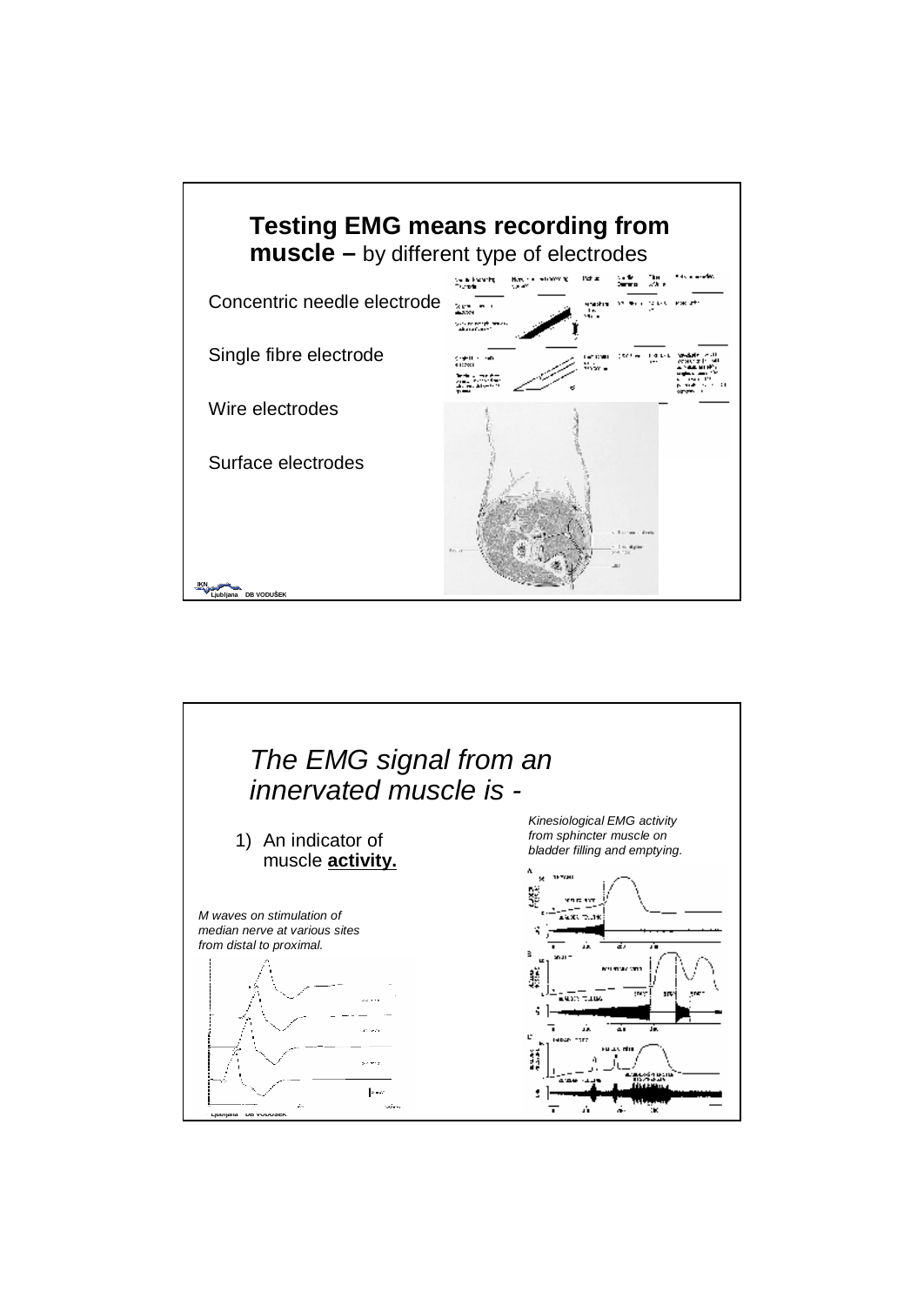

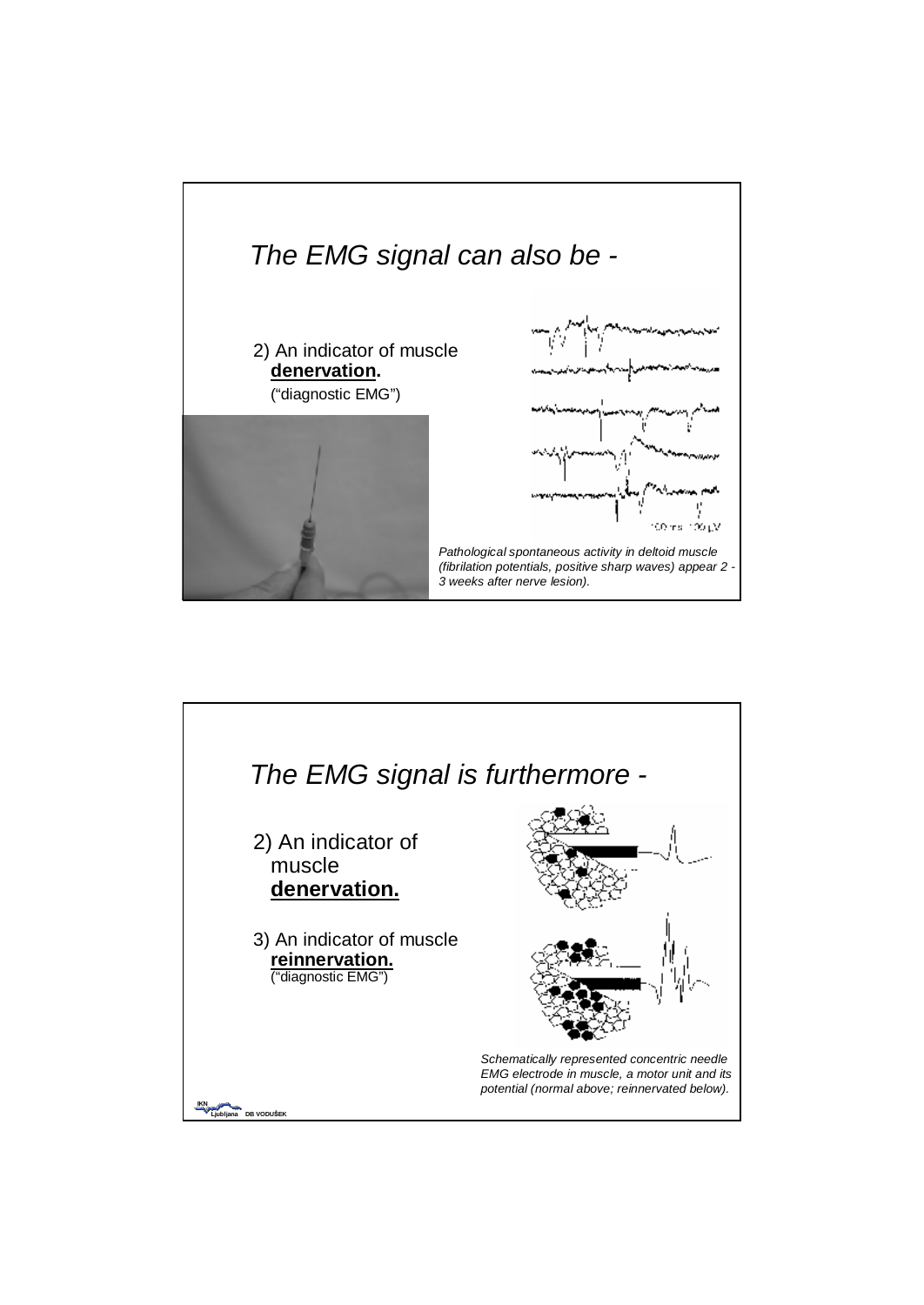

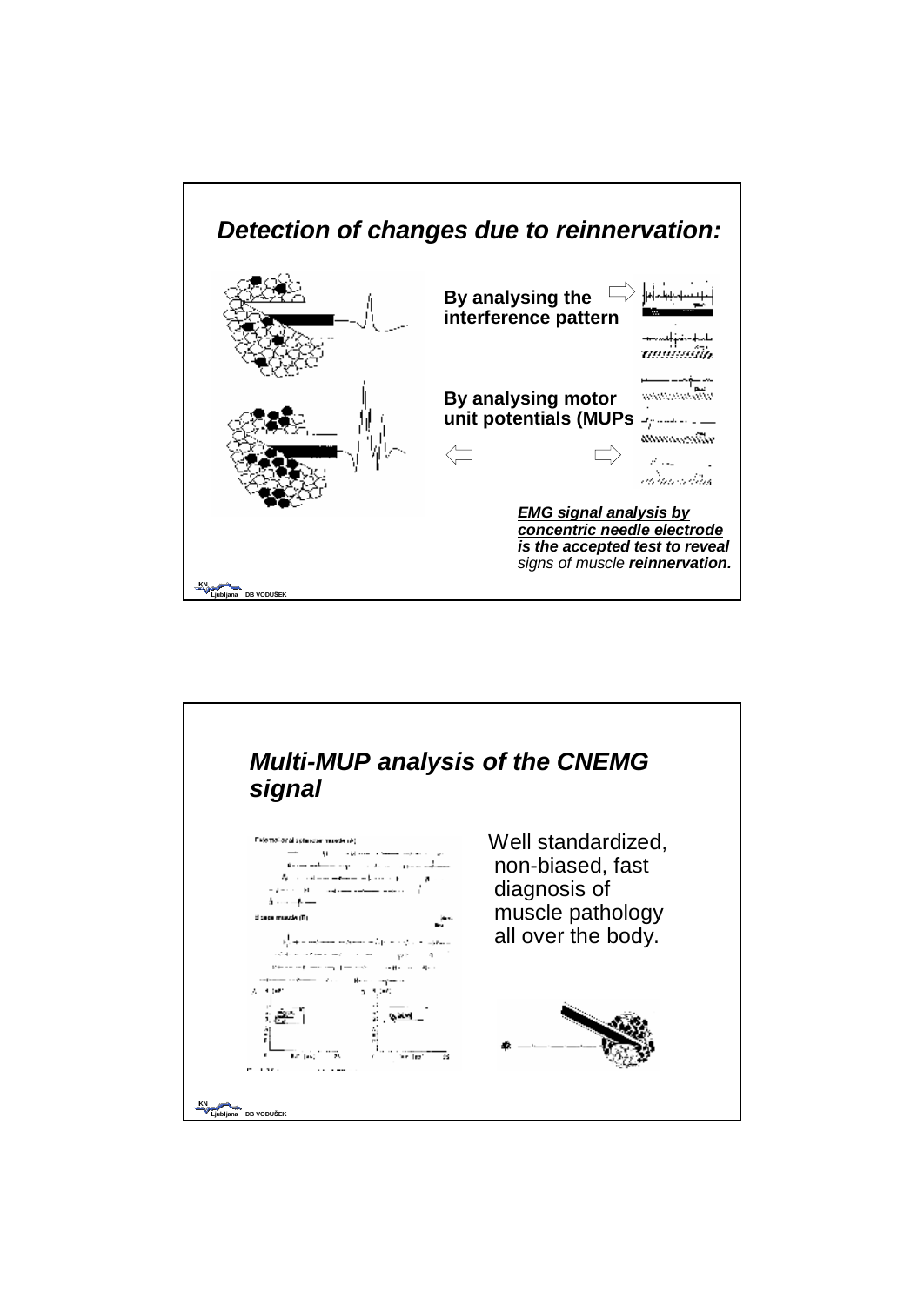

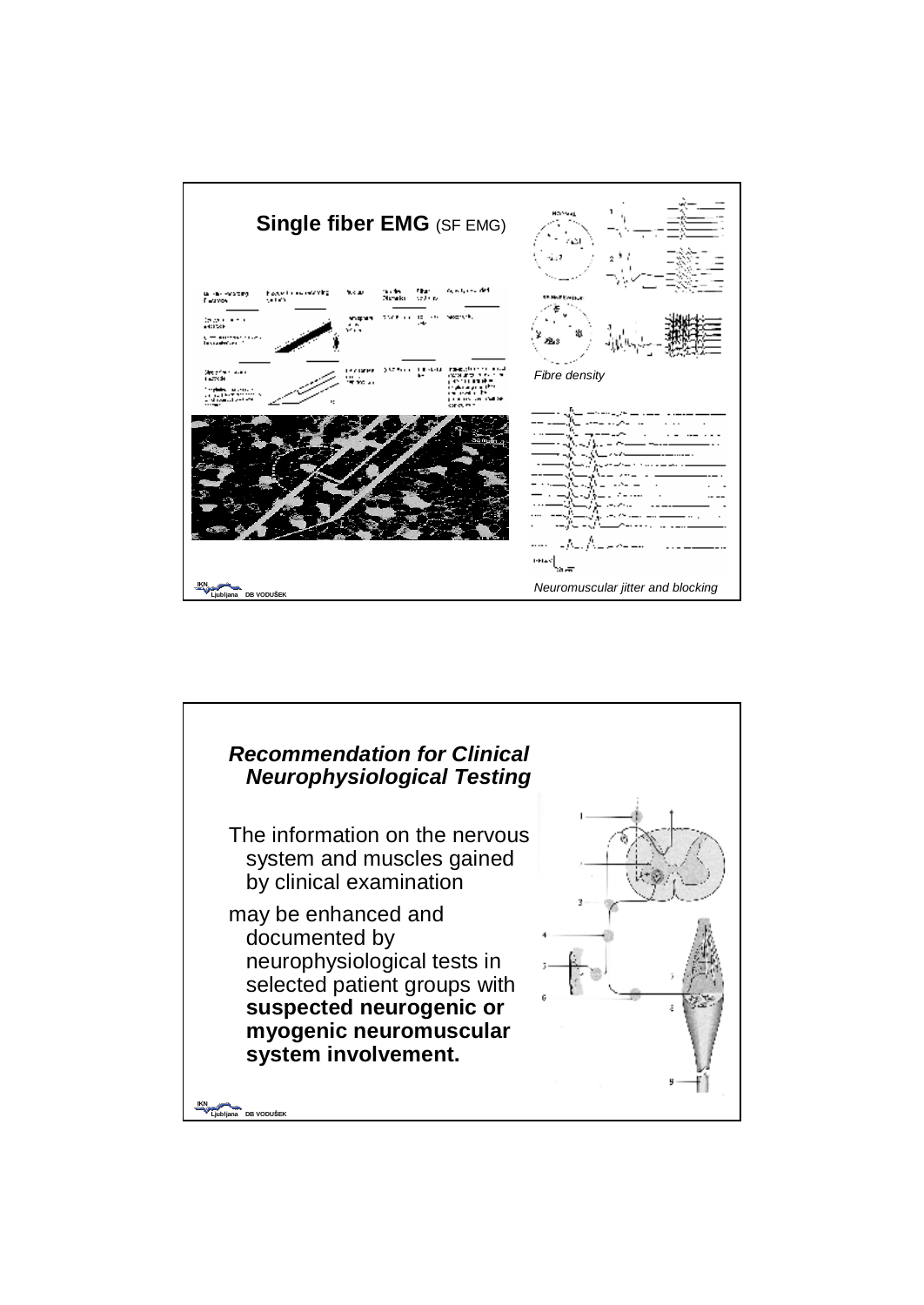

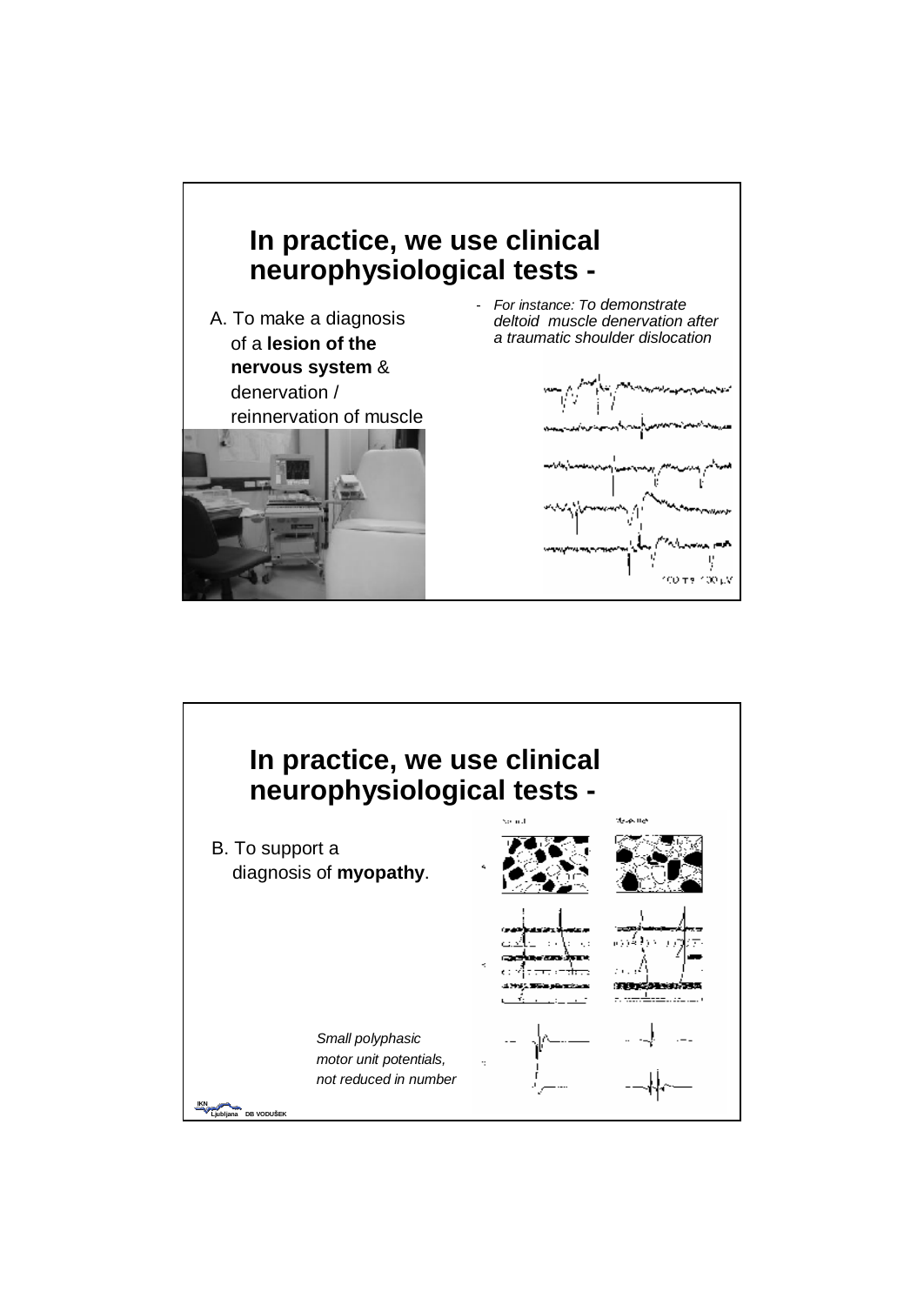

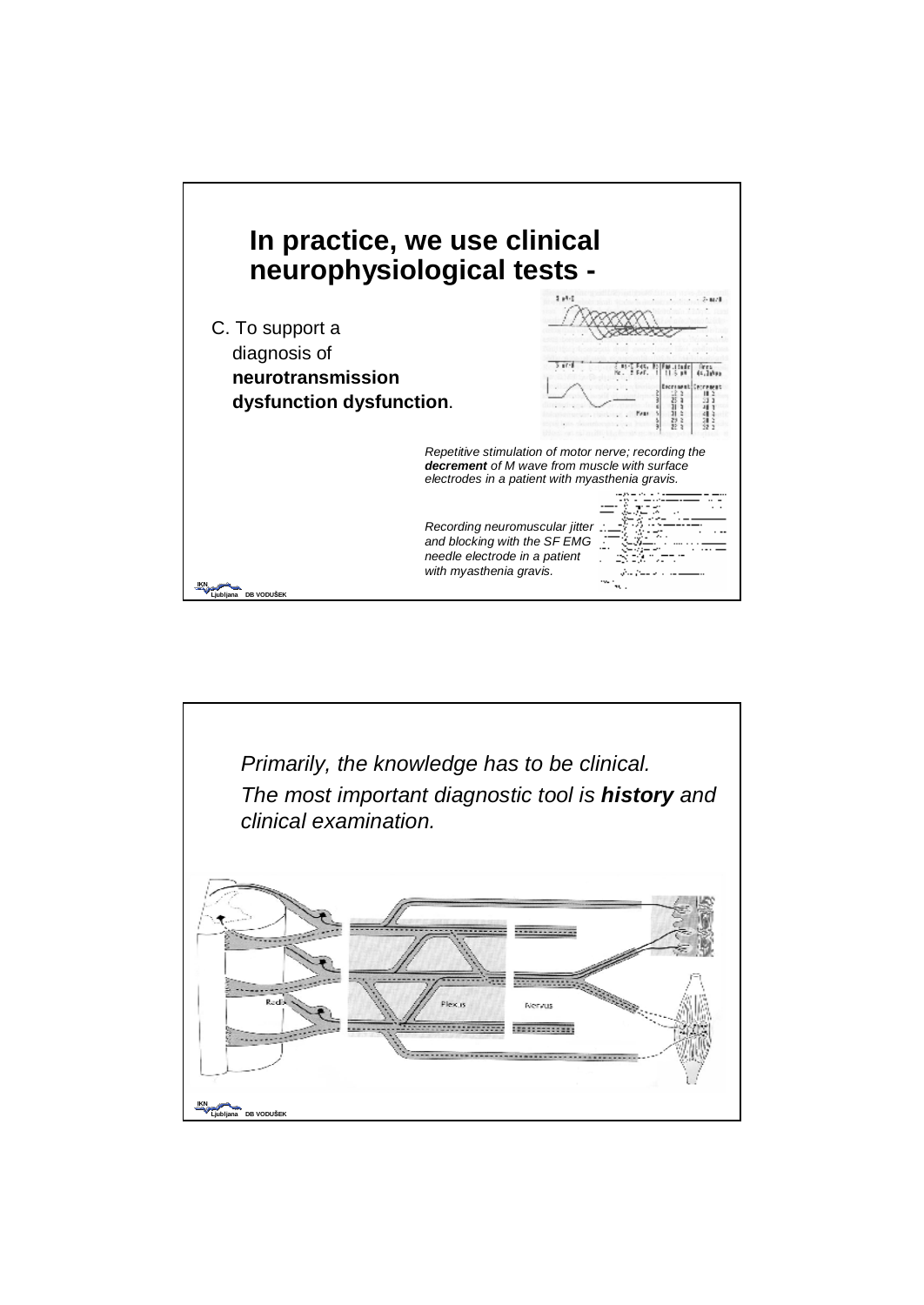

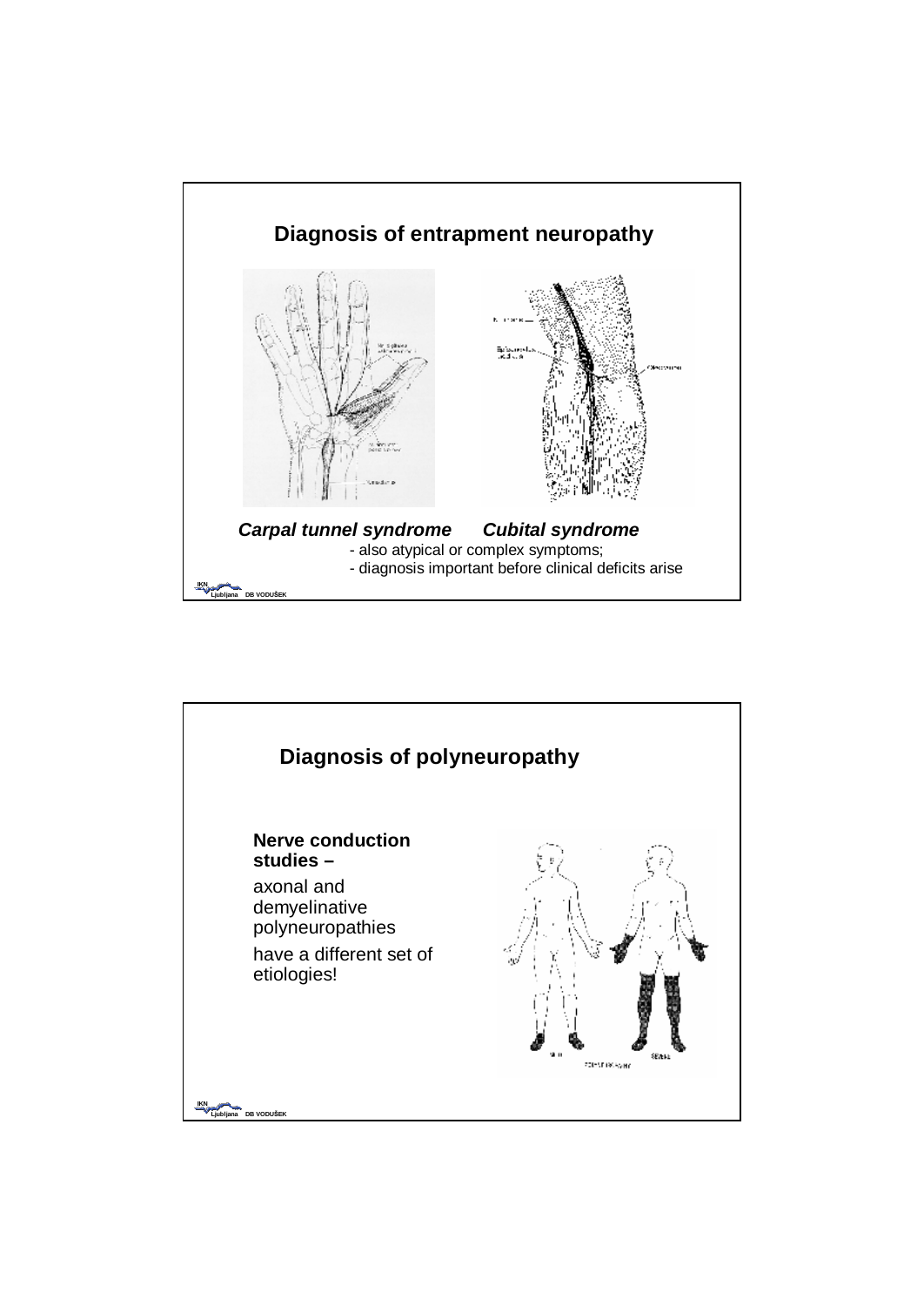

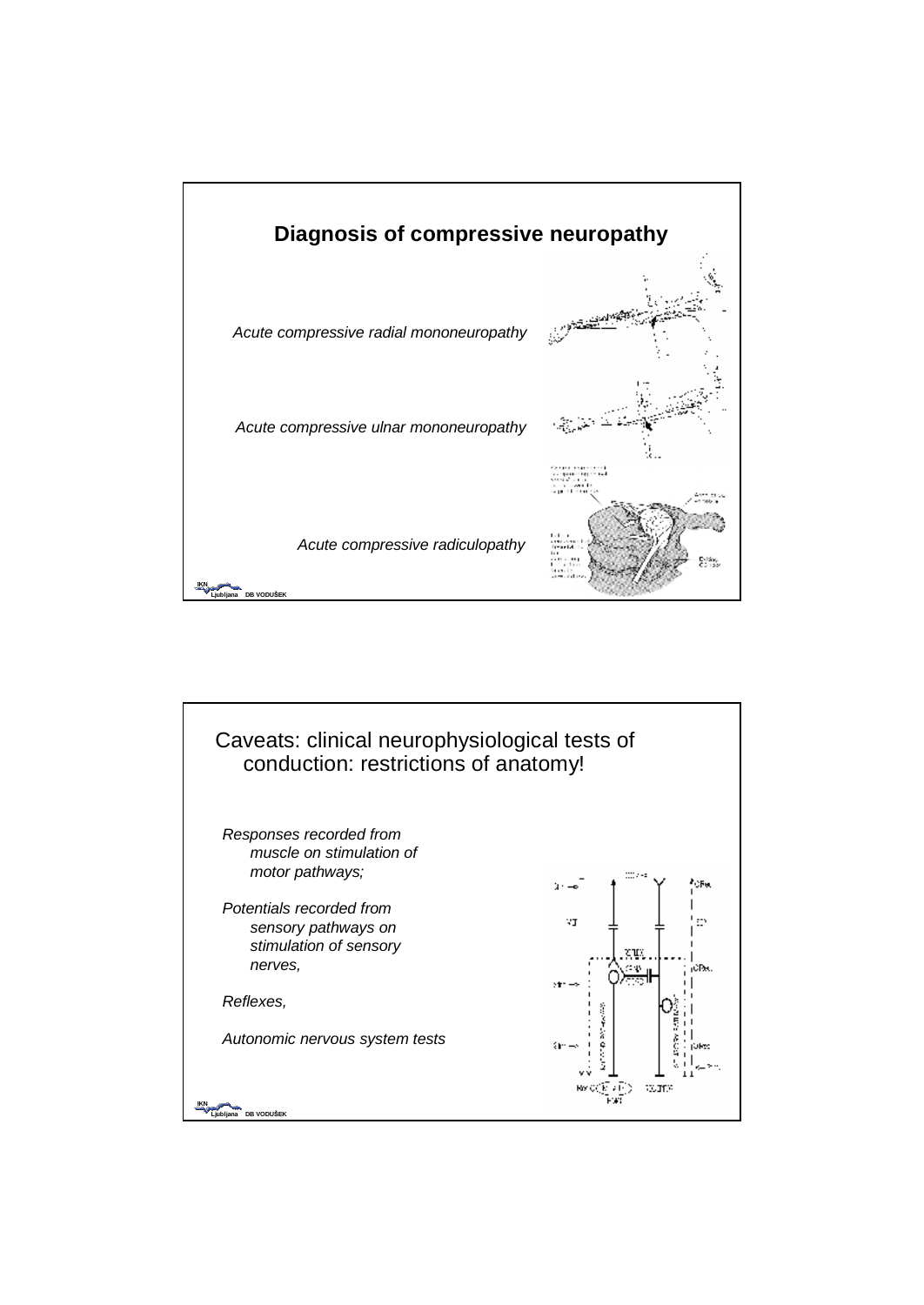| Caveats: clinical neurophysiological tests of<br>conduction - restrictions of physiology! |                                                                |   |                       |                     |                                                            |
|-------------------------------------------------------------------------------------------|----------------------------------------------------------------|---|-----------------------|---------------------|------------------------------------------------------------|
| Tests of conduction                                                                       | Consection Velocity and Function of Orleans Neme Fries, System |   |                       |                     |                                                            |
| test only large                                                                           | Flore Diamoter<br>um                                           |   | Type Myc/nated im/sed | Condumon<br>Velecta | curation.                                                  |
| myelinated nerve<br>fibers.                                                               | $-0.48$                                                        | ۸ | YES                   | 90                  | Primary spindle<br>al crents.<br>annotor nourones.         |
|                                                                                           | $5 - 12$                                                       | Λ | YES                   | 50                  | Touch and pressure<br>detects                              |
|                                                                                           | $-8$                                                           |   | YES                   | 30                  | y-adjunction.<br>secondary smille<br>afference             |
|                                                                                           | $2 - 6$                                                        | a | YES                   | 10                  | Automatic<br>pregamplior is.                               |
|                                                                                           | $12 - 3$                                                       |   | NО                    |                     | Nocioeplism<br>aferenta<br><b>melgemännic</b><br>autonomic |
| Liubliana DB VODUŠEK                                                                      |                                                                |   |                       |                     |                                                            |